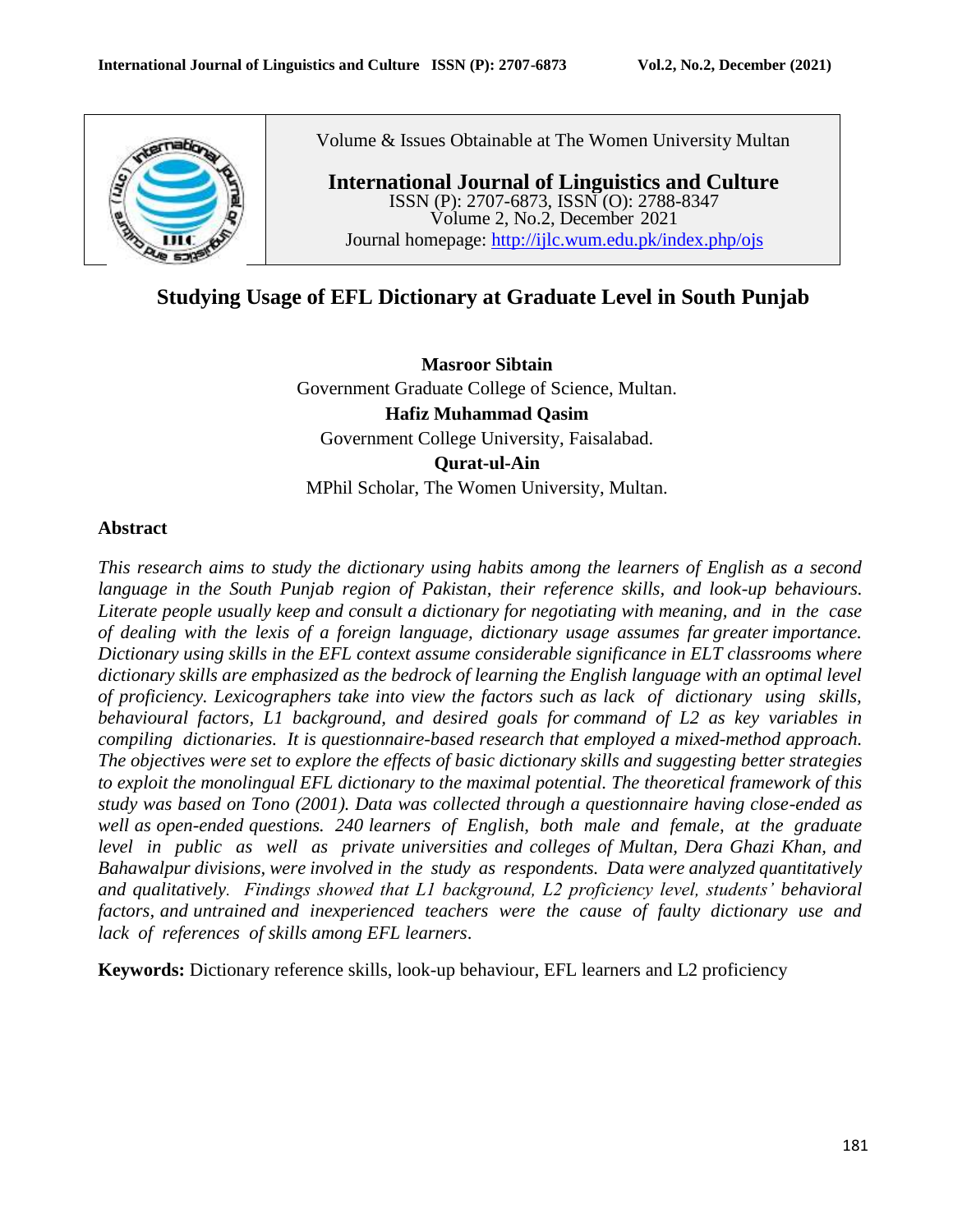#### **Introduction**

Dictionary has assumed greater significance with the publication and tremendous success of learner's dictionaries across the globe. Lexicographers today are more inclined toward the user's perspective to compile such dictionaries to cater to the specific needs of the prospective users. User's needs vary if the context shifts from ESL to EFL. The widespread notion of EFL lexicography pertains to dictionary-making for those users whose mother tongue is other than English. A desirable level of proficiency in the English language is not overemphasized in the world of today because the style under reference has virtually dominated a higher range of communicative activities in the world in general and in Pakistan in particular. Status of English in Pakistan beggars no detailed description when we consider the status of this language as official. Lexicography, art and craft, deals with producing dictionaries to the effect that they cater to the user's diverse linguistic needs. Hartmann and James (1998) consider dictionary making as a professional job and academic field of study dealing with dictionaries and other reference works like thesaurus and encyclopedias. Dictionary research has two primary considerations: dictionary typology and dictionary components. Lexicography is further divided into two broad areas: lexicographic practice (dictionary-making) and lexicographic theory (dictionary research). Landau (1984) considers it as an art as well as a craft for dictionary- making and thus distances lexicography from the notion in the past-dictionary making activity. Ilson (1985) believes that the notion of dictionaries in the past was restricted only to the storage of lexical information without taking into view the users' input. No significant attention was directed to the problem of dictionary use and as to how to include in the dictionaries user's friendliness. Lexicography as it stands today takes into research on dictionary use among the target users too which ultimately provides valuable insights on how to change the product into a more fruitful and convenient tool of learning a language. According to Hartmann (1994), the investigation into dictionary usage has become the most vibrant and promising activity in dictionary research which has effected an unprecedented betterment in a dictionary.

Gouws and Prinsloo (2005) believe that dictionaries after lexicographic research are not restricted just to providing linguistic information, but they are more than that linguistic instruments used by language learners both at home and educational institutions. They are an integral part not only of the library but also the homes where literate people live. Dictionary making as a specialized field of activity invites a lexicographer to consider aspects such as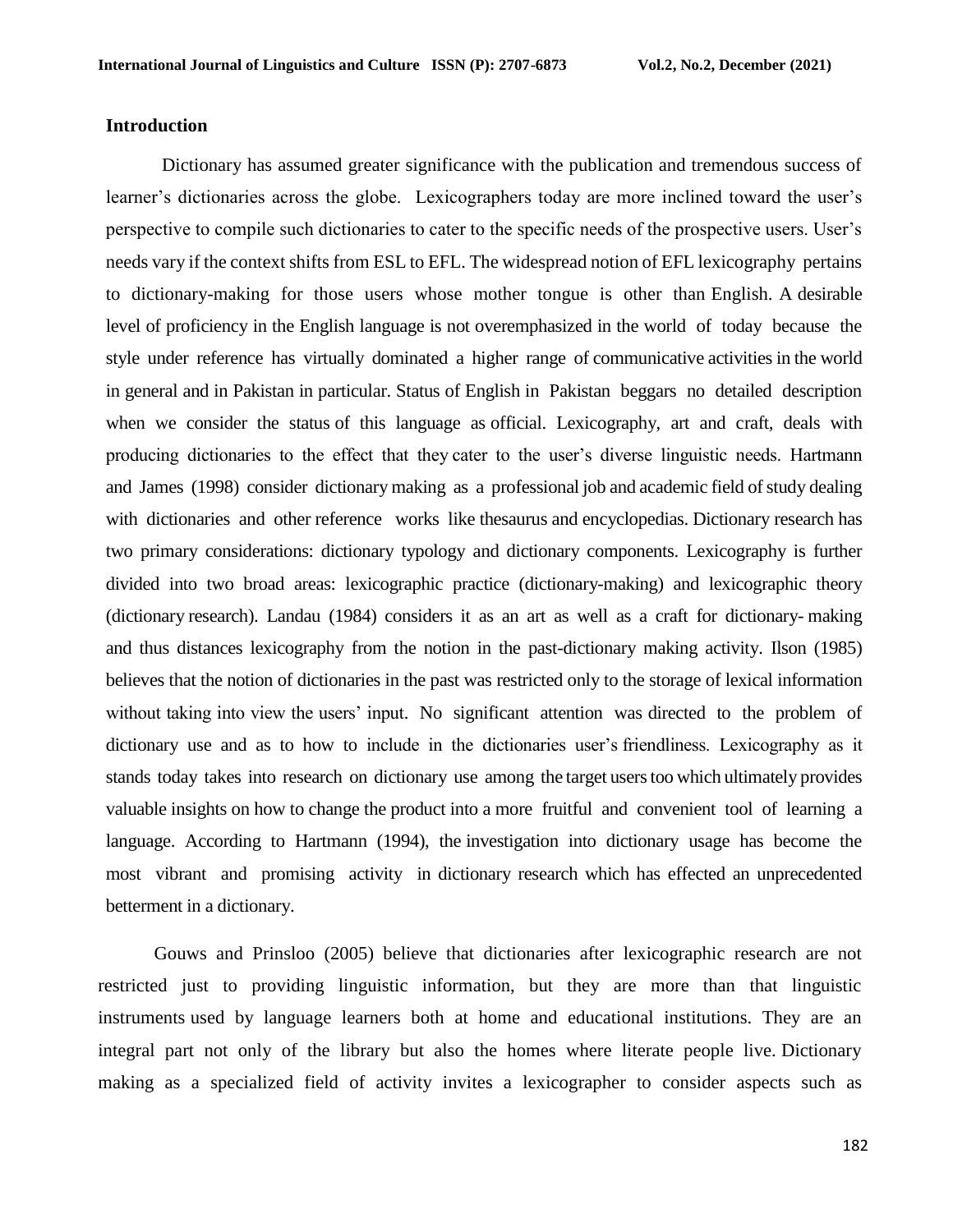dictionary typology, its layout or dictionary structural format, the inclusion of lexical items or lexical density, user-friendliness, and convenience in accessibility. Lexicographic research has a multidimensional perspective, i.e., micro-structures, macrostructures, mega-structures, meta- language, dictionary classification, semantic, comparisons, meaning, illustrations, and reference skills.

### **EFL Lexicography**

EFL dictionary typologically belongs to the monolingual dictionary that gives preference to the users who learn English as a second language. What a learner expects from a dictionary comprises information on pronunciation, meanings, spelling, and grammatical knowledge.

A non-native speaker of English needs to be sensitized with all the above but also with the appropriateness of the lexical choices in a diverse context. In the context of second or foreign language learning, dictionary consultation is not a new idea at all. Dictionaries have been used for years to disambiguate confusion regarding difficult or unknown lexical items. In the recent past, there was a perceptible shift in attitude towards dictionary usage among the learners. Bejoint (1994) opined that dictionary users' reference skills are less examined when compared with the analysis of their needs. Now, learners or users of dictionaries are also given great importance and their attitude towards dictionary use.

### **Research Questions**

The following questions have been framed to initiate the present study:

- 1. What dictionary using preferences are shown by EFL learners in South Punjab?
- 2. How far do weak reference skills account for failures in look-up on the part of the EFL learners?
- 3. How far are the design features of the dictionary accountable for EFL learners' failure in look-ups?

### **Objectives of the Study**

The primary purpose behind carrying out this research is to explore how the EFL users exploit the monolingual dictionary, what information they have regarding dictionary types, how they access dictionary components (see table-2 for details), and what failures they reflect vis-à-vis dictionary usage.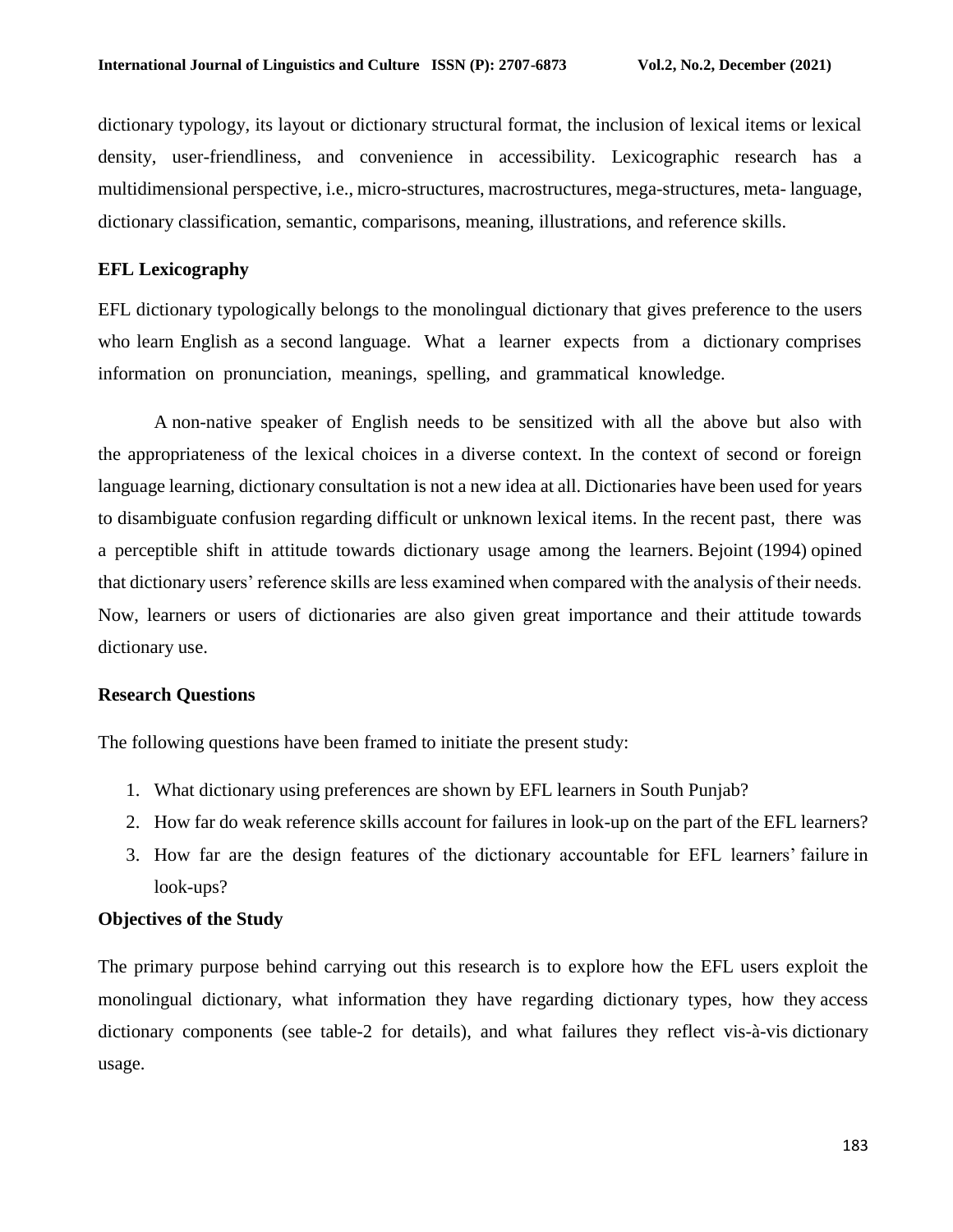#### **Significance of the Study**

This research focuses on EFL learners' reference skills which Cowie (1983) defined as the skills that the user is presumed to be possessing, or can be expected to acquire, in handling a dictionary (whether general-purpose or specialized) and making effective use of the information dictionary contains. This research assumes more considerable significance in absolute respect; namely, it initiates lexicographic research in general and research in specialized lexicography in the South Punjab region. The region, as such, is less advanced as per infrastructure and educational institutes, which indirectly reflects a far from the satisfactory state of learning of English. It would further enlighten us about the need for dictionary reference skills and, ultimately, of users' needs in this part of the world. Thus, the concept of Hartmann and James' (1998) user's education and training in dictionary skills would be highlighted here.

#### **1.5 Delimitation of the Study**

This study is delimited to EFL learners, both male, and female, at the graduate level in public colleges and universities of Multan, Dera Ghazi Khan, and Bahawalpur. The study is further delimited to respondents' knowledge of dictionary typology, reference skills, and preferences. The study, as such, is delimited to developing a coherent view of the reference skill and look-ups strategies of the learners of English in South Punjab. It is delimited to both Pocket English Dictionary (PED) and the paper dictionary (PD) available in this part of the world.

#### **Literature Review**

### **Theoretical framework**

The study follows Tono (1999), who favours questionnaire-based research as the most appropriate tool for seeking information from dictionary users. He administered a questionnaire as a data collection tool to assess the dictionary use among the EFL learners in Japan. He believes that there can be significant improvements in the quality of dictionaries by investigating the dictionary users' reference skills. His work upholds Bejoint's (1994) view that dictionaries have enjoyed the status of authority. Readers and dictionary users cannot question the quality and reliability of dictionaries. Users' reference skills directly impinge on their views about the deficiency of the dictionaries. Tono (2001), however, points out a shortcoming in employing a questionnaire-based survey due to learners' inability to have appropriate knowledge of reference skills and meta-lexicographic knowledge.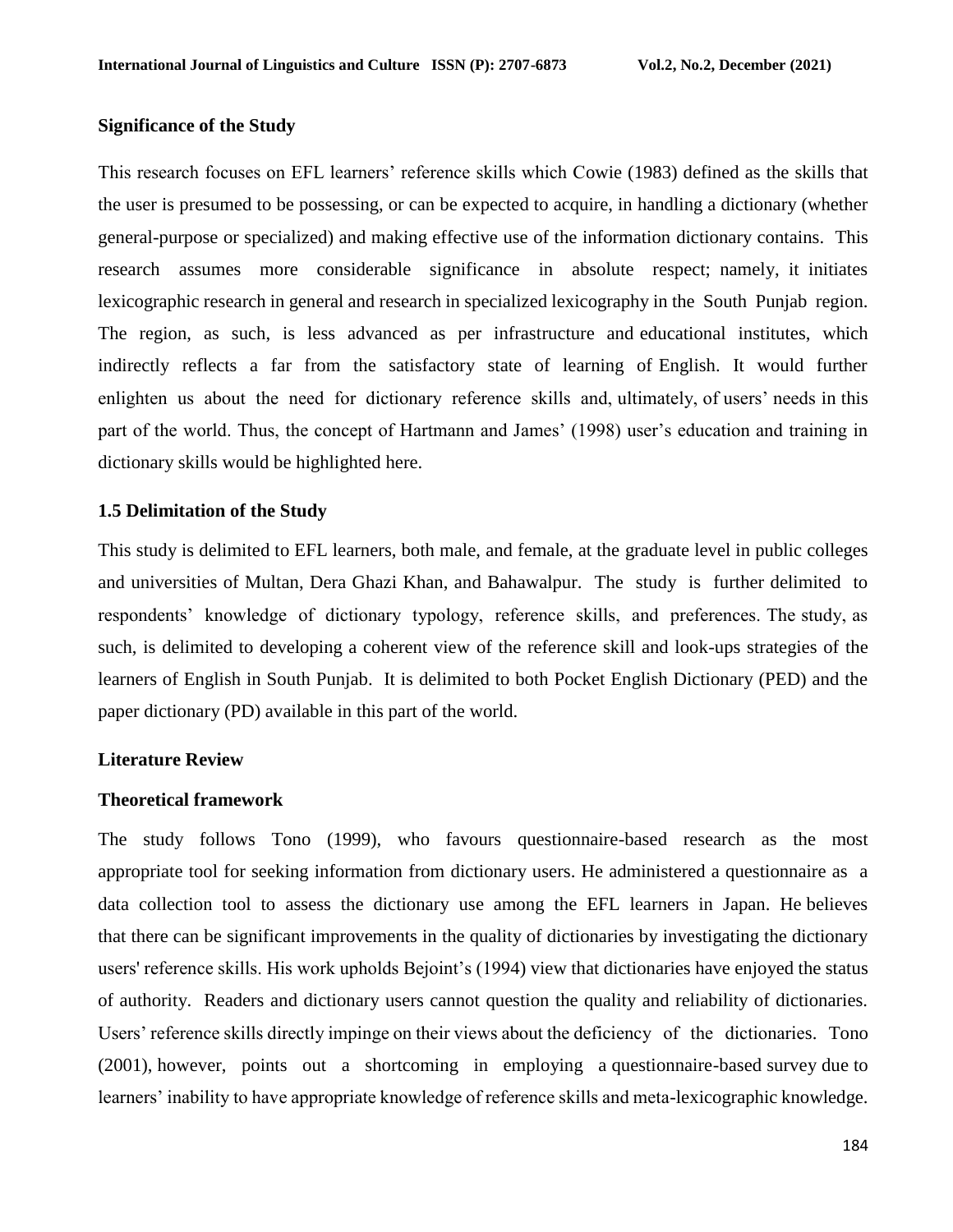Analysis of user's skills has assumed central place and is thus a broader area in lexicographic research. Tono (2001) provides a different framework for needs and skills analysis, which is as follows:

- i. Analysis of target situation
- ii. Factors involved on the part of learner's
- iii. Specific contexts of dictionary usage

He also includes some other factors which affect dictionary use i) L2 proficiency ii) L1 background iii) individual differences iv) contexts of use v) types of dictionaries. He proposed three ways to overcome the challenges encountered while dictionary use as follows:

- i) How should students be made able to exploit the potential of dictionaries to the optimal level?
- ii) How should students be trained in using dictionaries successfully?
- iii) How can the layout or presentation of linguistic information in dictionaries be handled?

Good dictionary users understand the microstructures of dictionaries as compared to those less familiar with dictionary structures. Such users are quick at locating the desired lexical item in a dictionary without any wastage of time. They are also good thinkers as they do not rush towards dictionaries for every word. They analyze the required lexical information at a word level, syntactic features, and try to find means to know about the meaning. Good dictionary users thus always prove to be proficient in learning a second language as compared to those who are not good at dictionary use. This theoretical framework serves well in analyzing the data of this research.

#### **Works already done**

Barnhart (1962) is perhaps the most significant research work concerning the first survey on learners' needs, wants, and habits of using dictionaries. This research aimed to explore the importance of different types of information included in the famous American college dictionaries. Teachers were asked to evaluate six types of most valuable information contained in these dictionaries according to the importance given by freshman students. Hartmann (1987) considered this research as the most significant for lexicographers as it provided help for managing data and was beneficial for dictionary users. Quirk and Greenbaum (1973) carried out the first scholarly research at University College, London Britain, and tried to evaluate the users' behaviour, their suppositions, and prejudices toward dictionary use through direct observation of the dictionary users. Students pursuing different disciplines were selected for this study. The findings of this research were exciting and showed that not only less advanced or unsuccessful users prefer bilingual dictionaries, but developed and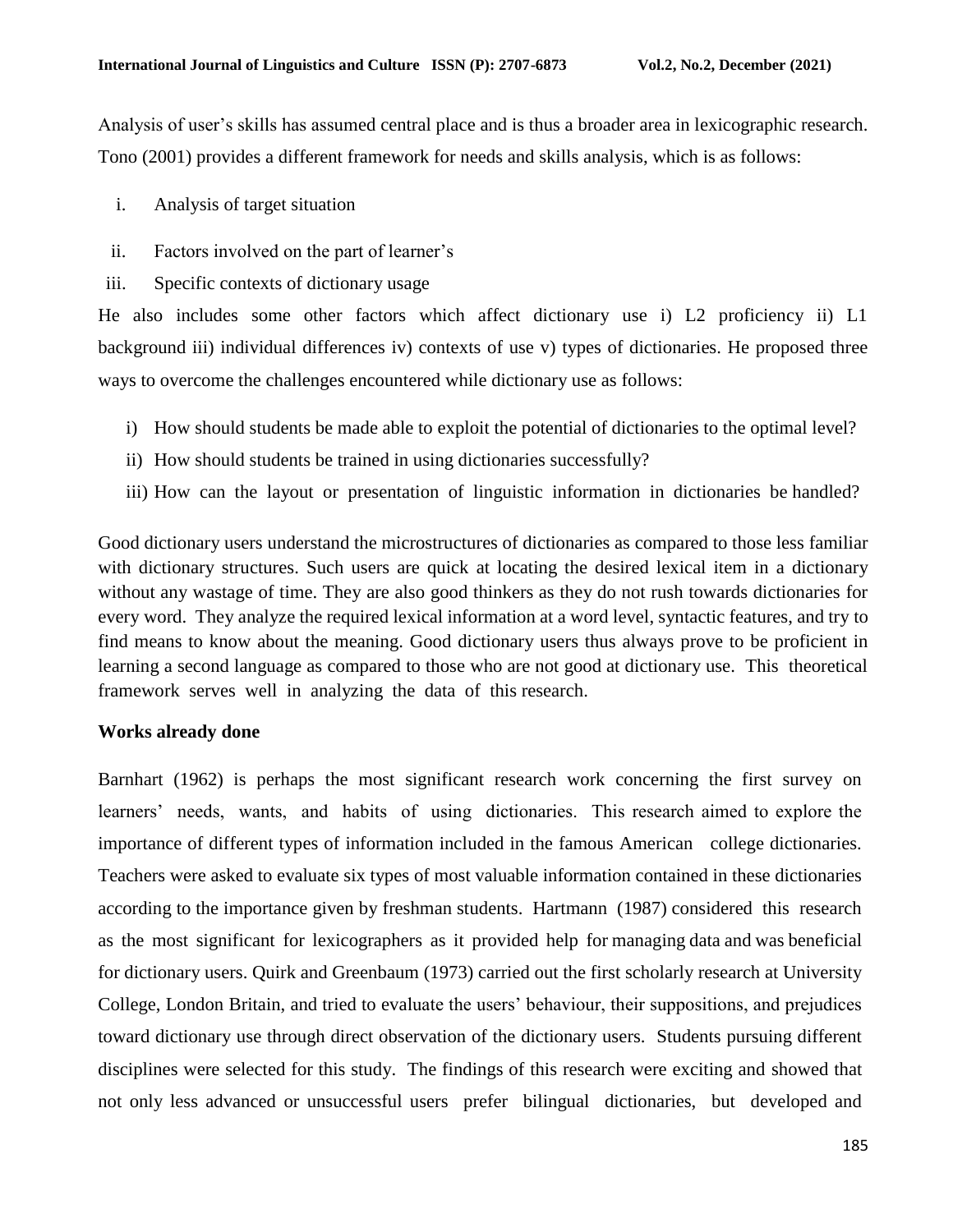successful users and university teachers also preferred bilingual dictionaries. Research also showed that beginners and intermediate students were not aware of the contents in dictionaries. The start of the 21<sup>st</sup> century marks the advent of the electronic dictionary on a broader scale. Hartmann & James (2000), Nesi (1999 &2003) mark the beginning of the PEDs.

Pocket English dictionaries have seen a tremendous rise in their popularity in the first two decades of this century see (De Schryver: 2003, Lang & Lee: 2003, Stirling: 2003, Bower & McMillan: 2007, Chen: 2007 & Midlane: 2005). Dictionary research exhibits a larger volume of works with the paradigm shift from just dictionary-making to user's needs assessment. The present study is a step in the same direction, i.e., developing a holistic view of the learners of English in the South Punjab region to highlight the belief that dictionary compilation and criticism are complementary.

### **Research Methodology**

Research methodology involves an organized, systematic, and scientific effort and guides a researcher to finding answers to the research problems. There is a considerable difference between research methodology and research methods. The present research employs a mixed- method approach and is empirical. It uses a questionnaire-based survey to gather information regarding the research questions framed for the study. Lincoln and Guba (1985) opine that the major purpose behind qualitative and quantitative research is to find out the truth, with optimal objectivity and consistency, and a sound method is highly essential to meet the said end.

### *Sampling*

The study employs a stratified sampling technique. A homogenous sample of 240 students was selected as respondents keeping in view their educational level, age, and gender. The sample comprised of the respondents whose mother tongue was other than English. They consist of the students at the graduate level enrolled in the BS-4year program in the subject of English.

#### *Population*

The population of the study comprised two hundred students, both male and female. The population consisted only of learners of English enrolled in the BS-4year program at three public sector institutes (120 learners 40 each from Bahauddin Zakariya University, Emerson University & Govt.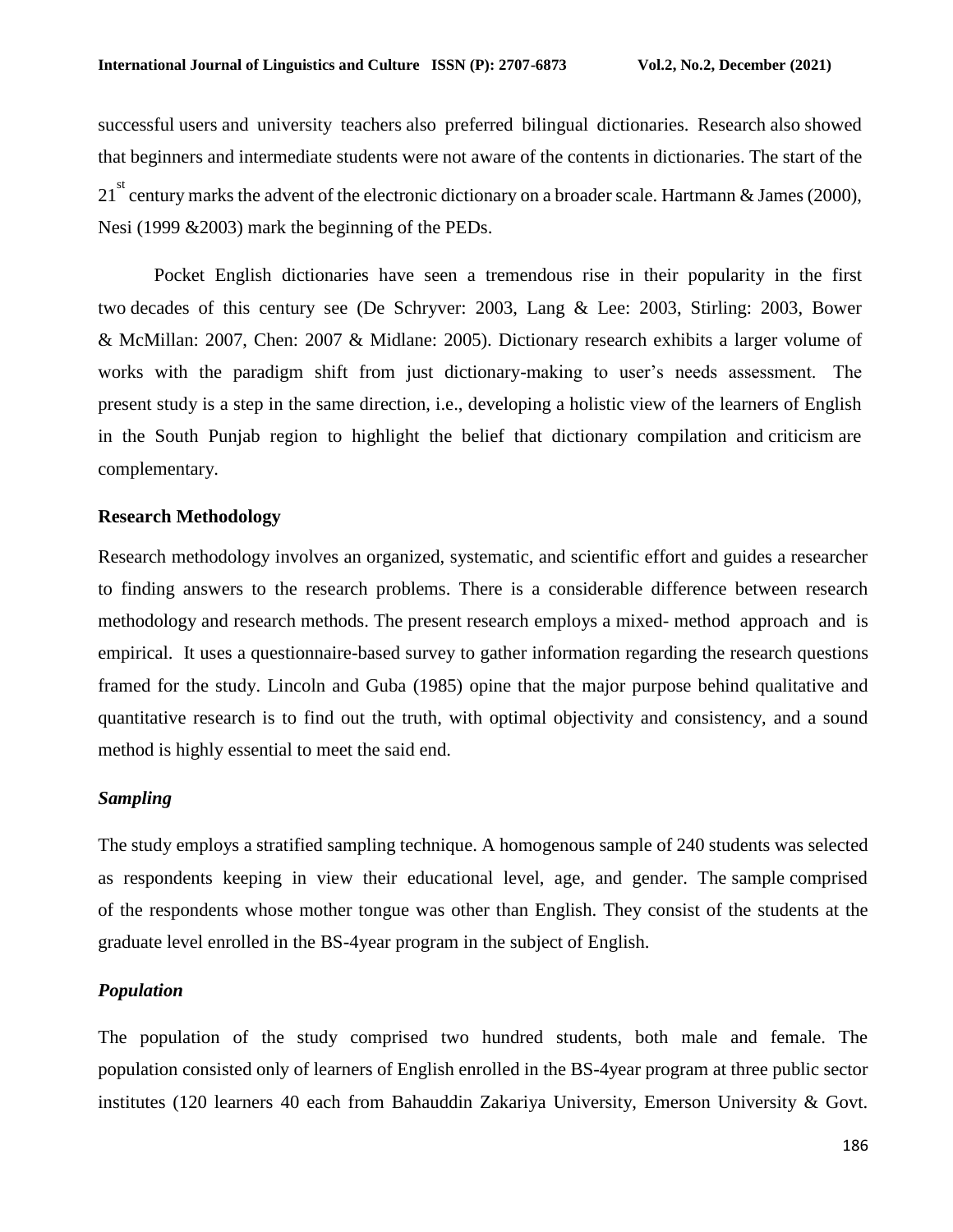Graduate College of Science Multan) and three private sector institutes (120 learners 40 each from ISP, NCBA&E and UCP Multan.

## *Tool of data collection*

A questionnaire is preferred to gather data on respondents' choice of dictionary, reference skill strategies, and need analysis. The first section of the questionnaire covers the personal profile (see Table-1 for details), namely respondents' names, the medium of instruction at college, mother tongue, language proficiencies, etc. The second section deals with general information regarding dictionary components and structures (see table-2 for details). The third section, however, deals with respondents' dictionary using skills. All ethical considerations were fulfilled to keep the privacy of the respondents intact. The data gathered thus is analyzed through statistical means namely SPSS.

### **Data Analysis**

Data collected through the questionnaire is analyzed, and results are drawn in this part. This part comprises three sections, each dealing with different aspects of the study.

This section of the questionnaire covers respondents' profiles: educational background, the medium of education in the past, the current medium of instruction, enrolment in discipline, and mother tongue:

| Medium of education till | English | Urdu | Urdu-English |
|--------------------------|---------|------|--------------|
| matriculation            | 20%     | 38%  | 42%          |
| Medium of education in   | English | Urdu | Urdu-English |
| current studies          | 28%     | 38%  | 34%          |

# *Figure 1 User's Medium of Instruction*

Figure 1 displays the results of the past and present medium of instruction of the participants. The results show that the medium of instruction of participants was English (20%), Urdu (38%), and Mix (42%) in the past. Moreover, the medium of instruction is English (28%), Urdu (38%), and Mix (34%) in the present course. Moreover, in the present research, there were 59% male and 41 femal participants.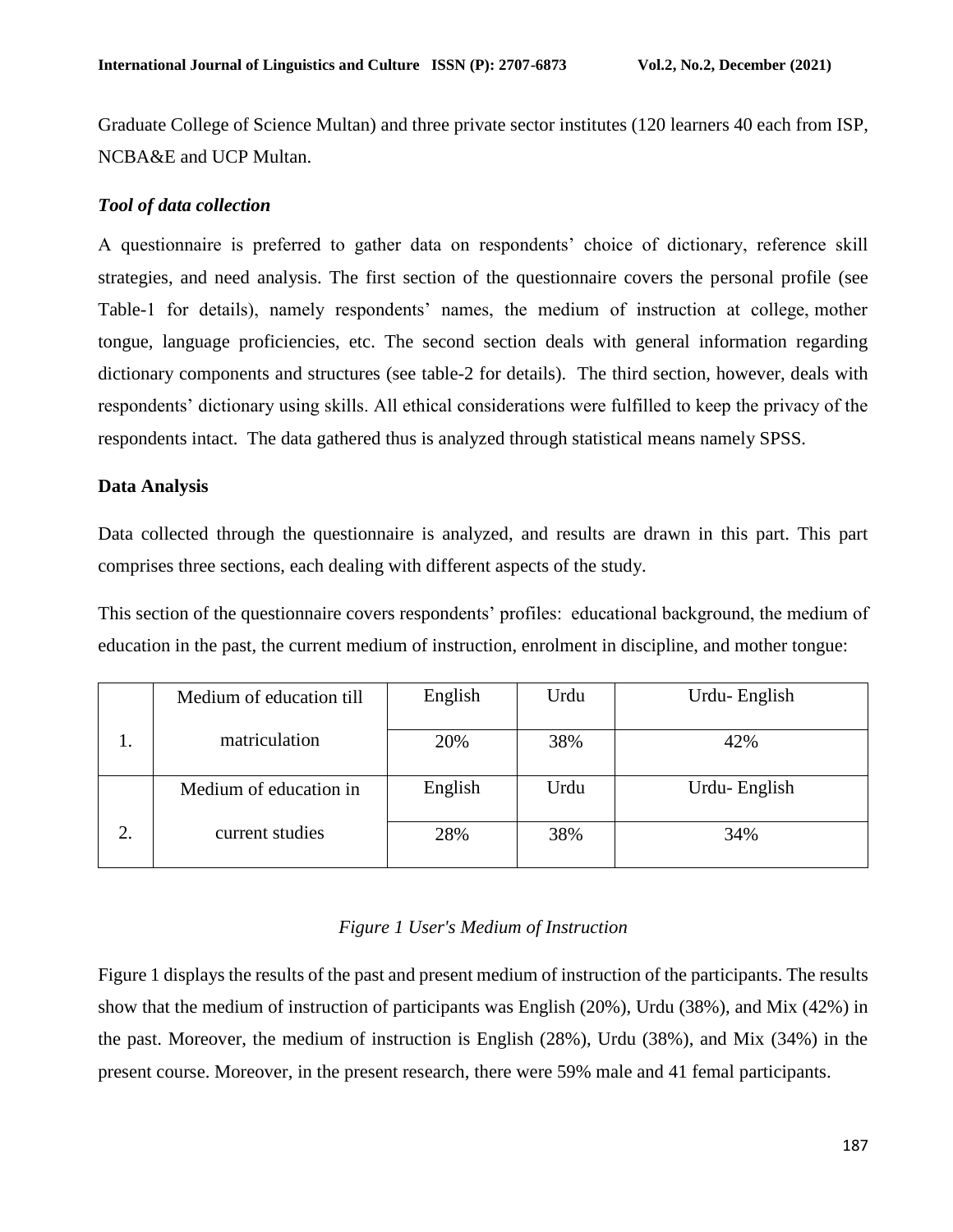| Gender distribution | Male | Female |
|---------------------|------|--------|
|                     | 34%  | 59%    |

*Figure 2 Gender Distribution*

Multan (study population area) is a multilingual society; the language of the participants was also varied. For instance, Figure 3 shows that 36% of the participants were Urdu speakers, 35% of the participants were Saraiki speakers, and 29% of the participants were Punjabi speakers in the present research.

| Mother tongue of the | Urdu | Saraiki | Punjabi |
|----------------------|------|---------|---------|
| participants         |      |         |         |
|                      | 36%  | 35%     | 29%     |

*Figure 3 Mother Tongue of the participants*

| Proficiency level | Listening | Reading | Speaking | Writing |
|-------------------|-----------|---------|----------|---------|
| of participants   | 42%       | 41%     | 6%       | $1\%$   |

*Figure 4 Language Proficiencies*

The researchers asked the proficiency level of the participants for the basic four skills of the English language. Figure 4 shows that 42% and 41% were proficient in listening and reading skills, respectively. And 6% and 11% of participants were proficient in Speaking and writing skills respectively.

# **Discussion**

This section details the information about dictionary use, dictionary ownership (see Figure 5 for details), dictionary typology etc.

Students were asked about the use of a dictionary. Tono (2001) emphasizes that EFL learners' proficiency in a second language impinges on their dictionary consultation, it further affects their choice and selection of a certain kind of dictionary. Relatively less proficient students face more difficulties in understanding contextual meaning. Therefore, they rush towards dictionaries for every word.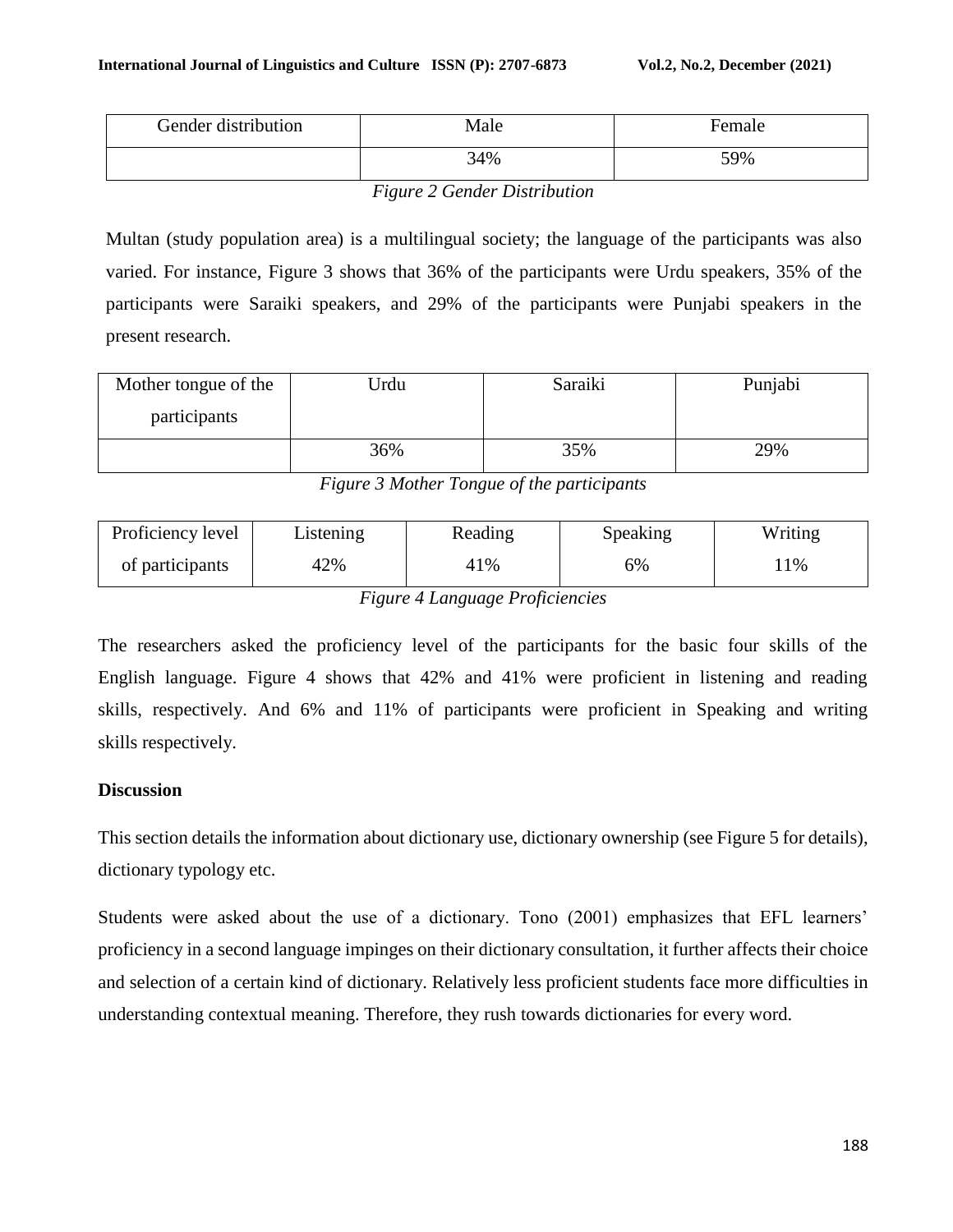| 1.               |                            | Yes                |           | N <sub>o</sub> |                       |  |
|------------------|----------------------------|--------------------|-----------|----------------|-----------------------|--|
|                  | Use dictionary             | 94%                |           | 6%             |                       |  |
| 2.               | Specify dictionary         | Printed            |           | Digital        |                       |  |
|                  |                            | 33%                |           | 67%            |                       |  |
| 3.               | Possession of              | Yes                |           | No             |                       |  |
|                  | electronic dictionary      | 74%                |           | 26%            |                       |  |
|                  | Electronic dictionaries    | Yes                |           | N <sub>o</sub> |                       |  |
| $\overline{4}$ . | are easier to use          | 84%                |           | 16%            |                       |  |
| 5.               | More helpful<br>dictionary | Monolingual        |           | Bilingual      |                       |  |
|                  |                            | 36%                |           | 64%            |                       |  |
| 6.               | Start of consulting        | Middle<br>standard | Secondary | Intermediate   | After<br>intermediate |  |
|                  | dictionaries               | 13%                | 16%       | 45%            | 26%                   |  |

### *Figure 5 Knowledge of Dictionary*

The most probable reason behind excessive use of the dictionaries may be seen through i) if low proficiency L2 learners, ii) desire to select the most appropriate lexical item on the part of proficient learners. The first case describes unsuccessful learners who do not possess enough knowledge relevant to the words being looked up and further to use the words keeping in view aspects like contextual meanings and phrasal verbs. Hartmann (1983) also endorses the same view and declares that L2 learners use a dictionary for more common words considering these words more problematic and confusing. Whereas, L1 learners have no such interest in common words; they consult and keep dictionaries removing ambiguities regarding rarely used, less familiar and difficult words. Sometimes, they search it for alternative words or synonyms. 6% of students said that they do not use dictionaries. There are two possibilities which are as follows: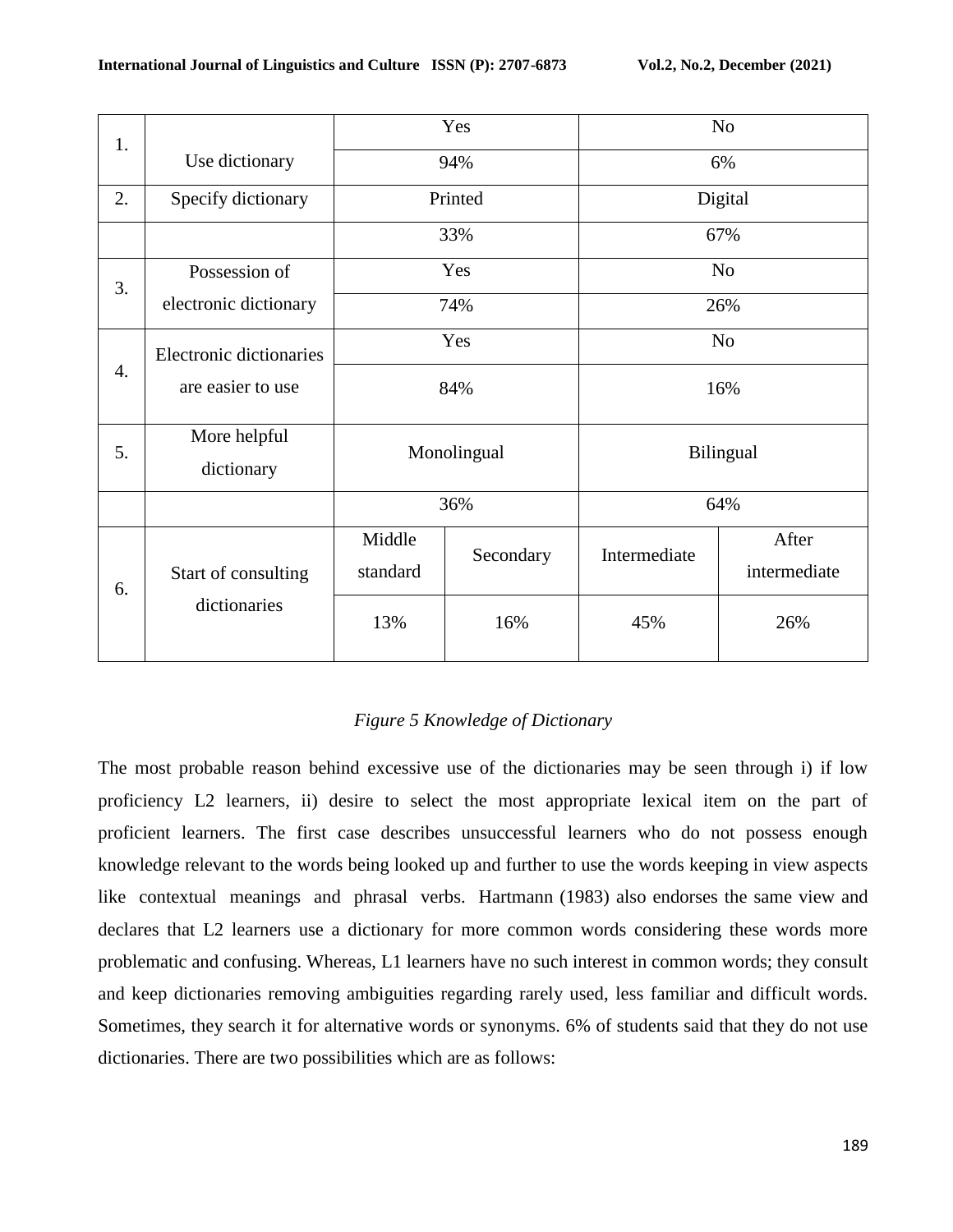- a) Students' tendency to guess the meaning from the context.
- b) Students' carelessness while ignoring every difficulty related to word meaning.

Electronic dictionaries have solved the problem to a greater extent. A user today can find out correct pronunciation by just clicking on the volume option. It produces results in just a blink of an eye without wasting time. It is no doubt a tremendous advance in the field of lexicography. These dictionaries not only provide the speaking facility, but also provide their users with grammatical information, usage in diverse contexts, collocation, synonyms, and information related to a word. These dictionaries also remove ambiguity regarding grammatical issues and spelling checking. Printed dictionaries are marvellous and unmatched in some of their features too but their importance cannot be ruled out. During a look-up in a paper dictionary, the learner searches not only for a single lexeme but unintentionally goes through many other words. It is a good point associated with printed dictionaries. The ELT teachers and scholars also complain about the decline of hard/bind/paper dictionaries. We can predict that in the future, a digital dictionary will overwhelm the market. The same thing has happened in Japan and other countries where English has a specific role. The trend of printed dictionaries is going down day by day. The most distinguishing factor between printed and digital dictionaries is that digital dictionaries are more up-to-date. Data can be easily edited, added, and deleted at any time, which is difficult in the case of printed dictionaries.

When respondents were enquired about the convenience of using digital dictionaries, a fairly large number of respondents responded in favour of digital dictionaries as more convenient to use. To search one word from thousands of pages in paper dictionaries sometimes misleads the students. Such look-ups are reported to be very frustrating for dictionary users. Tono (2001 p.55) opines that "Along with behavioral factors, there are some psychological factors of the learners which affect their dictionary use. These factors are anxiety, risk-taking, introversion- extroversion, and self-esteem."

While selecting a dictionary whether monolingual and bilingual, a learner is confronted with a number of issues that impact the choice of dictionaries. Sometimes, ELT tutors make recommendations to their students to use either a monolingual or bilingual dictionary for no sound reason but personal likes. Teacher's own experiences and preferences impinge heavily on the learners' choice of a dictionary. If teachers are privy to lexicographic practice and are well trained in dictionary usage skills, they would suggest to EFL learners to consult only the monolingual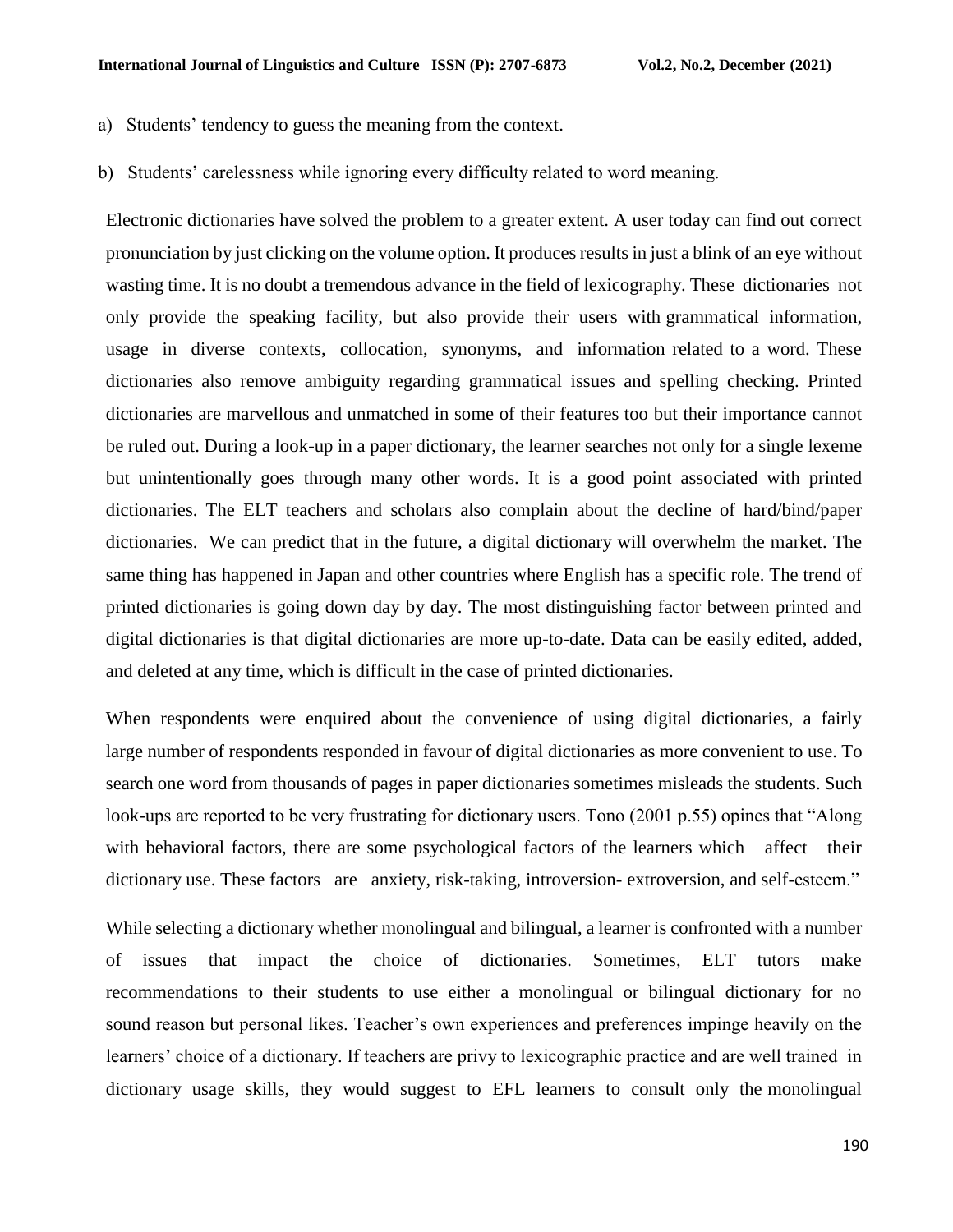dictionaries. EFL learners are not reported to be fully satisfied with bilingual dictionaries. Such dictionaries may be helpful for decoding and to a lesser degree for encoding. Keeping in view both receptive and productive needs, the learners are advised to consult only the monolingual dictionaries. These dictionaries are undoubtedly the best source of guidance for foreign language learning among non-native speakers. Research shows that monolingual dictionaries are more useful, but students in this part of the world prefer bilingual dictionaries. In monolingual dictionaries, when students look up the meaning of problematic or difficult lexis, the users have to look up the difficult words in meaning explanation later to understand them too. It leads to a never-ending search for the words and relevant aspects if there is a problematic word in the definition. Therefore, bilingual dictionaries are preferred as less complicated while searching for meaning in the quickest possible manner.

Monolingual dictionaries are preferred by EFL learners. Such dictionaries invite an in-depth process of thinking for the retrieval of the information on the part of learners. Information obtained through such a process is admitted to be long-lasting. Relatively higher mental effort is required for using monolingual dictionaries. The study showed that only 36% of students preferred monolingual dictionaries to bilingual ones.

The findings showed that monolingual dictionaries, as well as bilingual (L1-L2) dictionaries, were useful tools for guiding language learners by looking up the relevant lexical or semantic information. However, the degree of usefulness was different in terms of their effect on foreign language vocabulary learning.

Tono (2001 p.101) also affirms that students start consulting dictionaries after the secondary level. To seek admission in colleges, they are required to pass the entry tests which ask about their knowledge of syntactic rules, collocation and other linguistic information. The majority of the students had English as the medium of education from the primary level, but only a few students consulted dictionaries at the middle standard. It points out the behaviour of both the students and teachers towards language learning and teaching respectively.

The items in section 3 were related to dictionary skills which include reference skills (see Figure 6 for details), look-ups behaviours, and reference skills. Tono (2001) also detailed the behavioural characteristics of good dictionary users as i) mastery over microstructure, ii)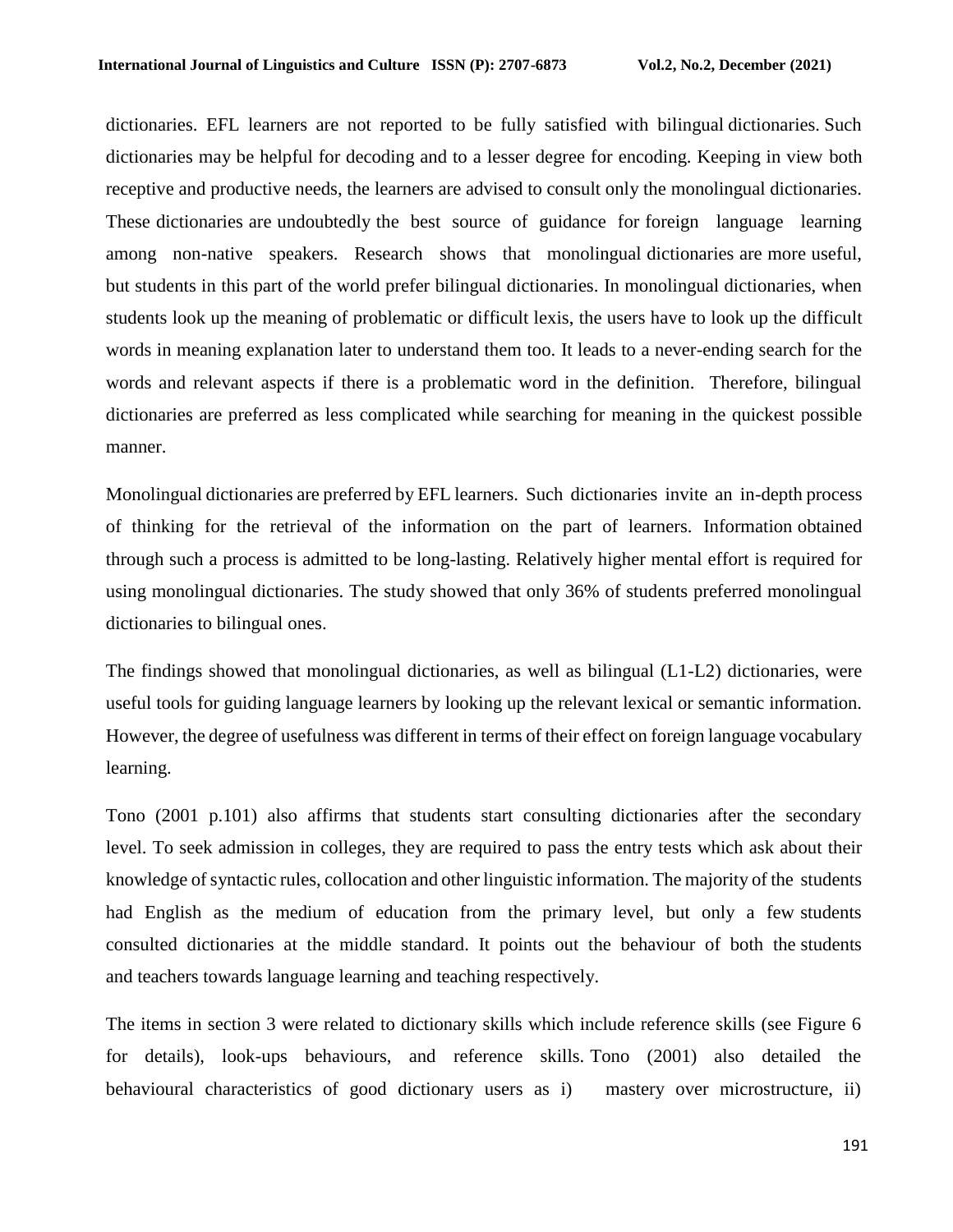ability to think mastery. Successful look-up on the part of learners is marked by less time consumption in the retrieval of linguistic information from both micro and macro structures.

In contrast with successful users, the poor users of dictionaries always make haste towards dictionaries without making any anticipation about the target word.

The desire for language proficiency is an essential factor in developing dictionary skills. Proficient users prefer monolingual dictionaries for this specific reason. Though all such factors are interrelated with reference to dictionary skills and successful dictionary usage, yet sometimes even successful users make better meaning guess about different words other than the dictionary information (see table-5 for details).

Most of the respondents said they use dictionaries. Then why did they not perform well? Why did they not possess reference skills and look-up behaviour? These questions allude to the pathetic situation of the learning and teaching process in our country. Most of the students were found to be not able to exploit the rich linguistic information contained in dictionaries. They usually consult their teachers in the face of any difficulty as teachers are considered as human dictionaries and authority on language. EFL Teachers must therefore be trained and well cognizant of new dictionary-making techniques. A large volume of lexicographic research shows that many teachers of a foreign language like English in the case of Pakistan lack the basic knowledge of how to use dictionaries in the best ways. They use their previous knowledge and uphold the tradition of using and recommending bilingual dictionaries.

Less than half of respondents said they never got instructions about dictionary use. There was a contrast between students' answers and their performances. If students were instructed about dictionary use then why could they not perform satisfactorily in the last test of the questionnaire? Students had no basic dictionary skills. There could be many reasons why students did not perform well in the translation section? May be lack of practice was the reason.

One of the leading causes of students' failure is our weak education system. Untrained or less trained teachers are recruited in the education system. The learners do not possess a sufficient level of proficiency in dictionary use. For example, information about abbreviations contained in the Front Matter is reported to be ignored by the respondents. To use this part effectively, students should be encouraged about the importance of this part namely the front matter.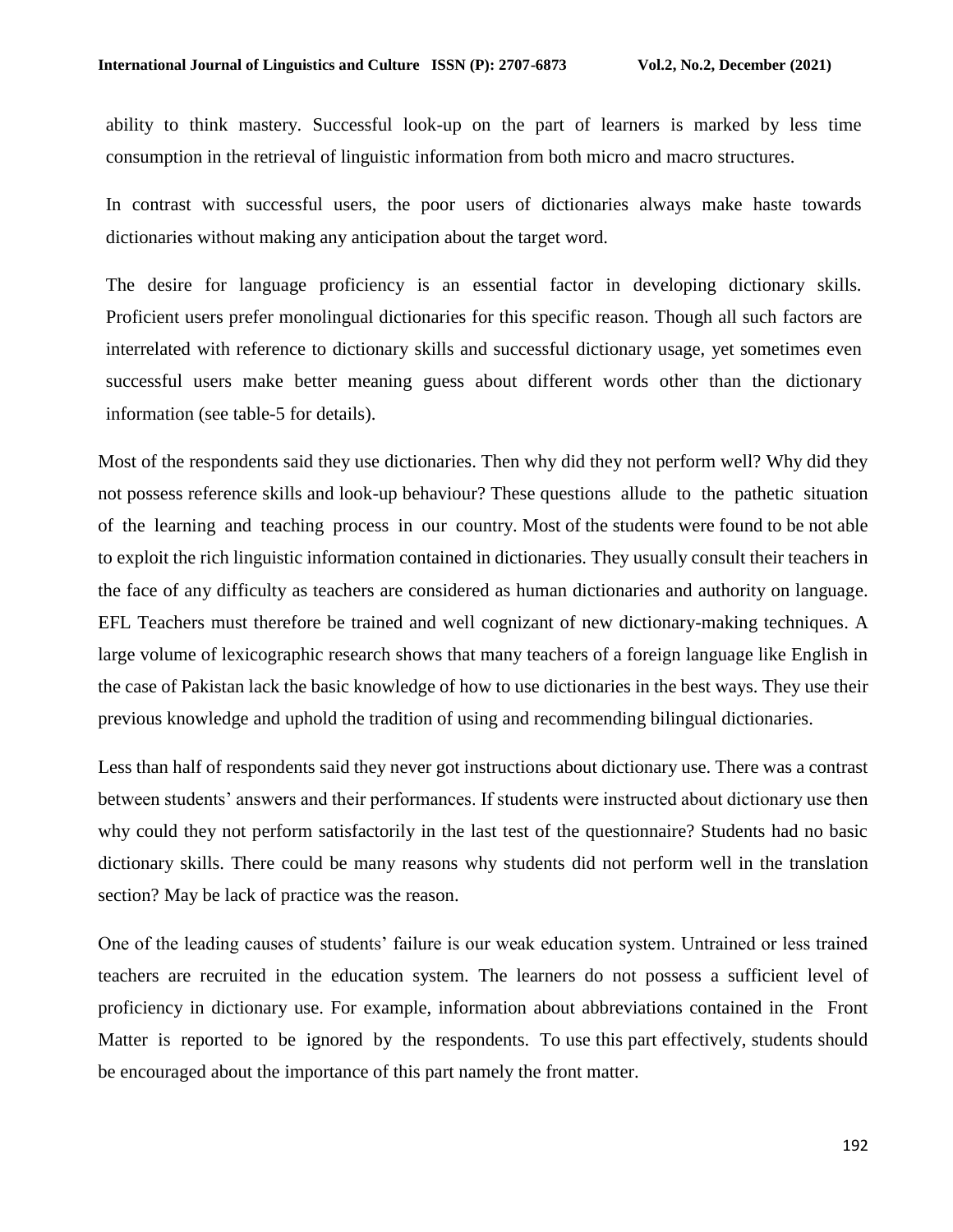The attitude toward dictionary use needs an overall transformation. In the absence of sufficient knowledge of dictionary skills, learners of English cannot hope to develop the desired level of proficiency. Both successful and unsuccessful dictionary users are reported to take the same time in finding headwords or lemma. The difference in time however occurs in micro listings. Thus students should be adequately trained in dictionary use to develop optimal proficiency. Do the skills help them in determining which part has to be accessed first? Which information should they skip and get later on? All these skills can make dictionary use an easier task.

Students who faced difficulty while dictionary consultation sometimes ascribed it possibly to the fact that they consulted dictionary primarily for learning to mean and admitted to having often ignored pronunciation, illustrative usages, idioms and phrasal verbs. They further reported that sometimes the information provided in dictionaries is quite challenging to the EFL learners. Behavioural factors of EFL learners thus found affecting their usage of dictionaries. A proficient EFL learner however is familiar not only with microstructure but also the macro and mega structures. He keeps in mind that just knowing word meaning does not suffice as contextual element shapes lexical choices. Such a dictionary user does not rely on any ordinary dictionary. To gauge what EFL learners expected from the dictionary of their choice, the questionnaire contained four open-ended questions and the respondents were given a free hand to provide their input and share their precious views. These openended questions were enlightening and were analyzed qualitatively.

When the respondents were asked about the dictionaries they mostly used, their preferences can be arranged as per the following order *Oxford Advanced learner's Dictionary* and *Longman Dictionary of Contemporary English* (Both hardbound dictionaries) and among digital dictionaries, they were in favour of *Oxford English Dictionary*, *Collins English Dictionary*.

Thenumber of respondents in favour of bilingual dictionaries was higher as compared to monolingual dictionaries. The most probable cause behind this factor is the traditional ways of language teaching relying most frequently on the grammar-translation methods that involve the role of L1 in L2 learning. A fewer number of respondents used *Longman Dictionary of Contemporary English, Merriam Webster Dictionary*, or any other.

The third section of the questionnaire also included an activity a decoding test. Students were required to display their dictionary using skills while translation from English–Urdu. As most respondents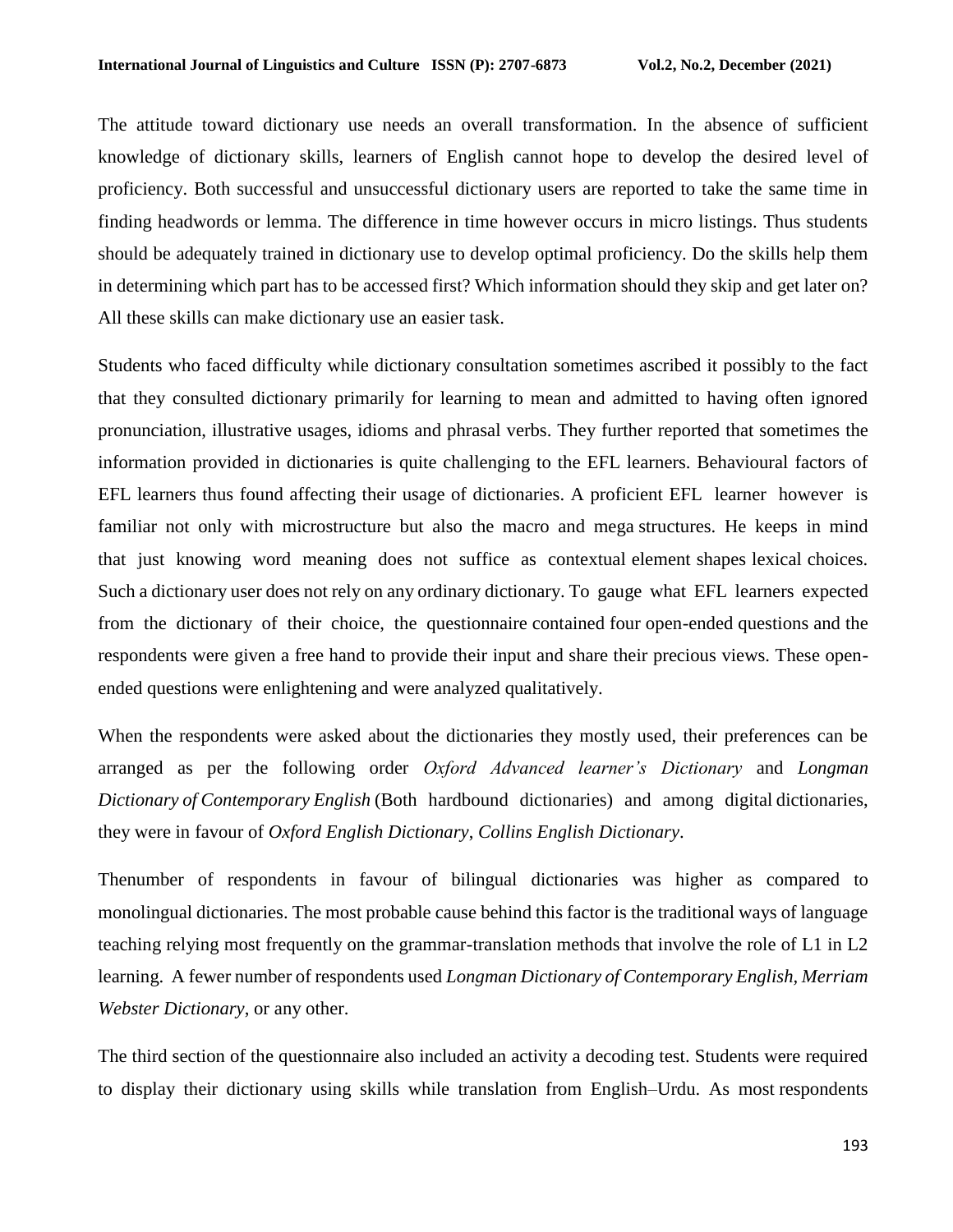had English as their medium at the secondary level, a remarkable contrast was observed among the respondents regarding translation from English to Urdu and exploiting a dictionary. The use of a dictionary for such a practical task exposed them vulnerable in reference skills. Most of the students were not able to translate even a single line. Only 8 or 9 students were able to translate 90% part of the paragraph. 15-20 students translated only half of the given passage.

From the result that most respondents could not fill the questionnaire, it may be assumed that they might become over conscious or nervous while they were being observed or it might be their lack of confidence about their dictionary usage skills. In this research, some students questioned whether they would receive this questionnaire marked? It further points to the fact that control research does not provide actual results and many lexicographers discourage questionnaire-based research on this ground. The researchers in future may also include other protocols to overcome such concerns. What could be the actual cause behind students' failure to decode the text in the English process? The answer lies in the fact that L2 learning involves diverse skills from linguistic to reference. Dictionary skills among the respondents are weak and disorganized. The same thing is reflected in this research. This test exposed the inability of the students to consult a dictionary for a routine task in the ELT classroom in this part of the world. Students' present level of English showed not only their insufficient knowledge of the English language but also their sloppy attitude towards dictionary and dictionary typology. A right kind of dictionary aided by a study course in dictionary reference skills would bring about a remarkable change in the linguistic proficiency of the EFL learners.

#### **Future Research Potentials**

The study concludes that dictionary using skills are very important for EFL learners. Teachers, as well as teaching resources, must focus on such skills in the ELT classrooms. The use of electronic dictionaries calls for separate studies to predict the futuristic needs of dictionary users in this part of the world. The study provided diverse information regarding users' profiles, needs of dictionary designs, receptive as well as productive needs, insights on the meaning and its organization in microstructure and cultural barriers of the learners in the South Punjab region.

#### **Conclusion**

This research provides an overview of EFL learners' dictionary using skills (see Table 6 for details). Dictionary especially in the context of massive digitalization has assumed a far greater position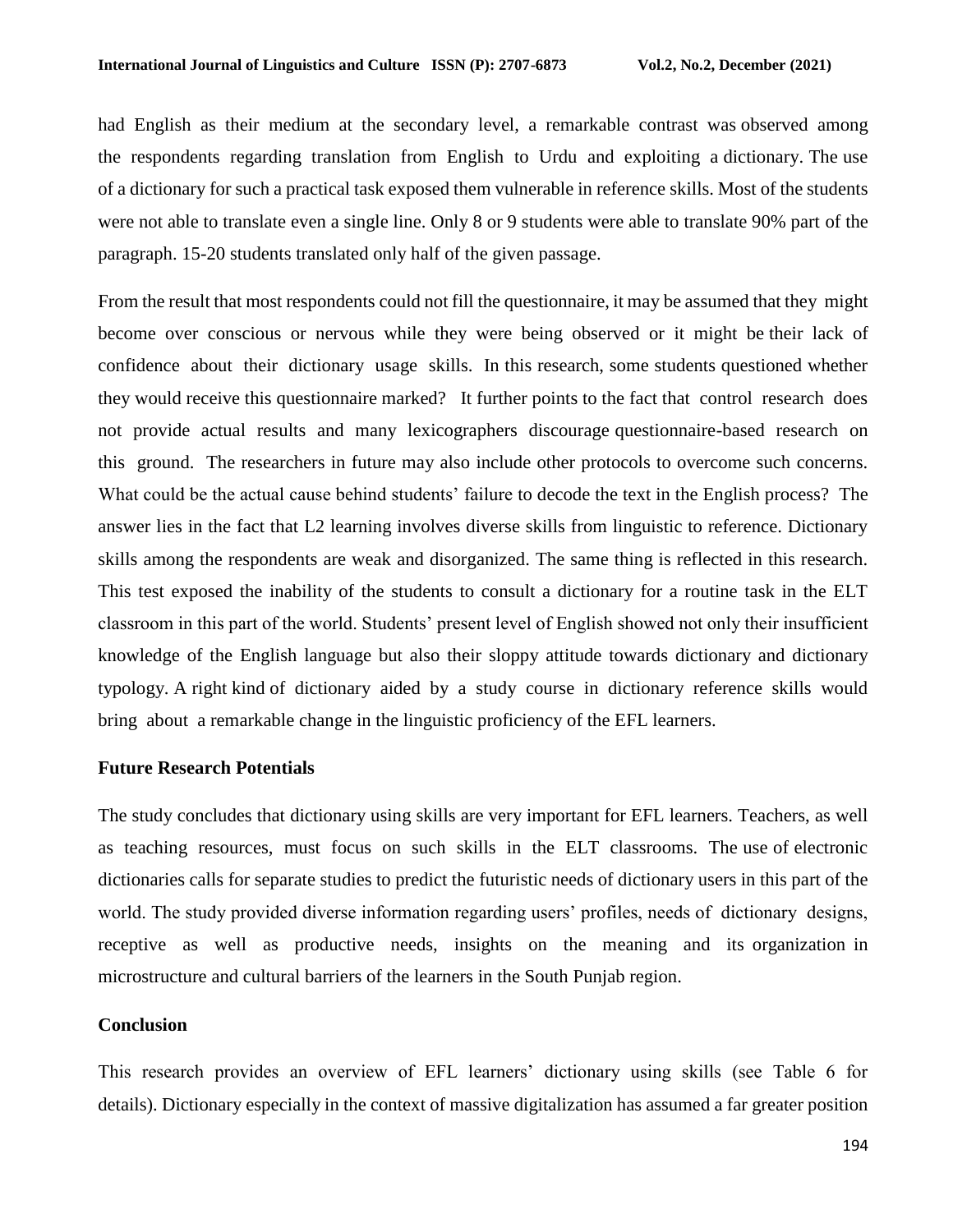among academics not only as of the most dependable linguistic inventory and lexical database but also as an essential language learning tool for a foreign language learner. The findings of the study highlighted various issues involved in the present state of learning and teaching English in the South Punjab region. Despite much academic potential, learners are found in dire need of dictionary skills which so far have been seen absent as part of academic activity at any level in this part of the world. The plight of EFL learner's calls for the introduction of lexicography and at least short term seminars or courses to reinvigorate the learners of English and further develop such linguistic proficiencies as may help them excel in diverse communicative tasks in practical life. Without dictionary related research like look-up behaviours, dictionary reference skills (Figure 6), it is impossible to make dictionaries more reliable and users friendly, it seems a distant dream to see a significant betterment in EFL classrooms. The study also pointed out that L1 influence hampers learners' proficiency of English much and monolingual dictionaries should only be recommended by the ELT classroom managers and teachers.

### **References**

- Barnhart, C. L. (1962). Problems in editing commercial monolingual dictionaries. International Journal of American Linguistics, 28(2), 161-181
- Béjoint, H. (1994). Tradition and Innovation in Modern English Dictionaries. Oxford University Press, USA.
- Cowie, A. P. (1983). English dictionaries for the foreign learner. Lexicography: Principles and Practice, 135-144.
- Gouws, R. H., &Prinsloo, D. J. (2005). Left-expanded article structures in Bantu with special reference to isiZulu and Sepedi. International Journal of Lexicography, 18(1), 25-46.
- Hartmann, R. R. (1983). The bilingual learner's dictionary and its uses.Multilingua-Journal of

Cross-Cultural and Interlanguage Communication, 2(4), 195-202.

- Hartmann, R. R. (1987). Four perspectives on dictionary use: a critical review of research methods. The dictionary and the language learner, 246-256.
- Hartmann, R. R. (1994). Bilingualised versions of learners' dictionaries. Fremdsprachenlehren und lernen, 23, 206-220.